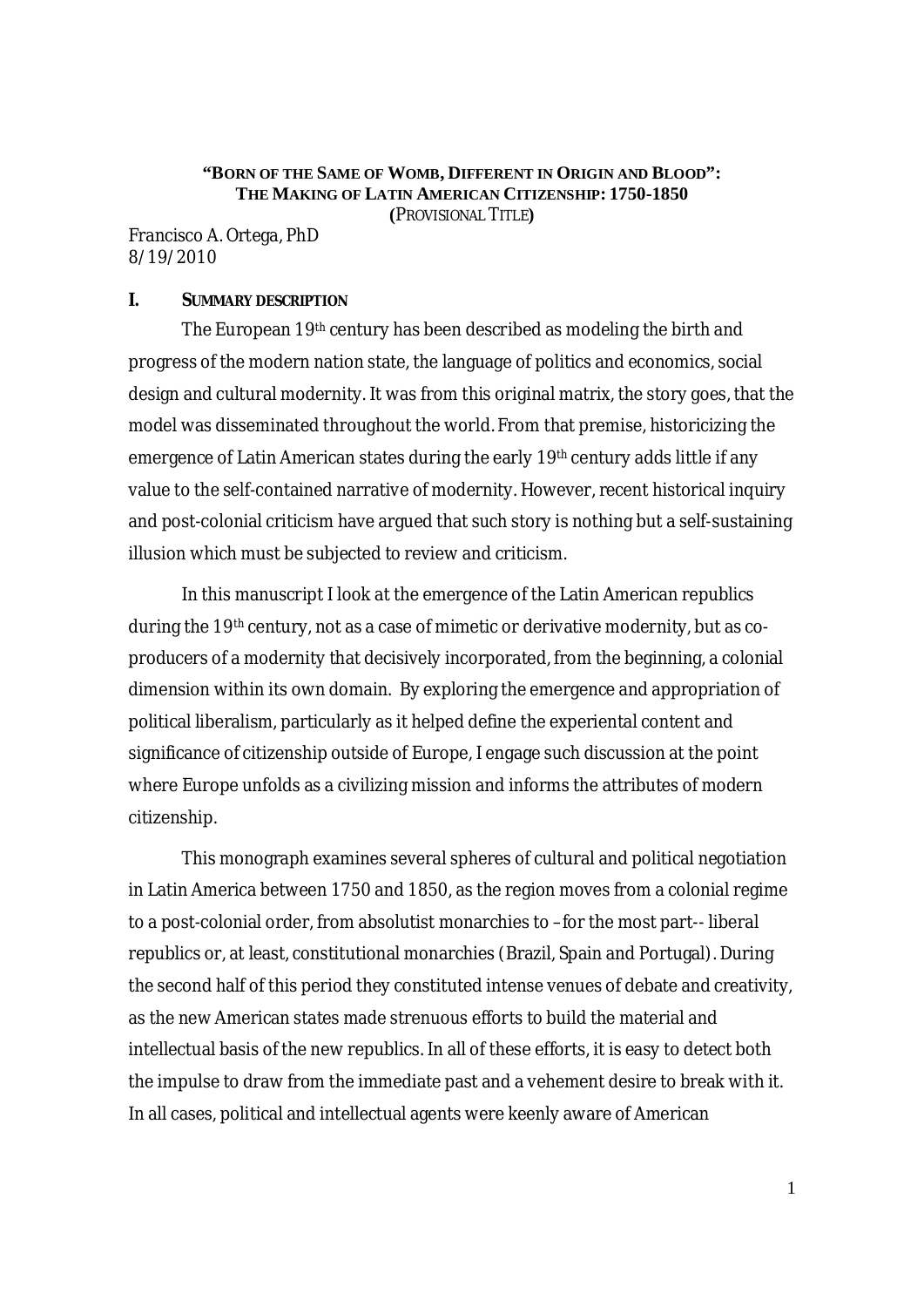particularity, a situation which demanded creative solutions which, nonetheless, would only be formulated within the premises of the shared language of European modernity. The manuscript explores these negotiations in the spheres of education, historiography, cartography, morality, visual and literary imaginings, spheres within which one encounters powerful independent projects and ambitious institutional efforts.

The manuscript focuses on northwest South America (Colombia, Ecuador and Venezuela), though I often draw on sources and case studies from other regions of the Iberian world, including Spain and Portugal, as participants of a broad nineteenth century political community. Furthermore, any comprehension of these developments must locate them within the context the Atlantic revolutions --and not just as derivative participants. The focus on the region that made up the Great Colombia (1821-1830) is justified on several grounds. To begin with, the region provides an understudied scenario --when compared with other Latin American regions such as Mexico, Peru, Buenos Aires or even Brazil—and presents interesting differences of its own. Thus, a focus on the Great Colombia enriches our understanding of the modern Iberian experience and contributes to a better understanding of the regional engangement with 19th century European culture and politics and the institutional challenges it faced. On the other, the existence of an alternative supra-national political project to our current day nation states –the Great Colombia—offers a welcomed pause from nationalistic and teleological bicentenial narratives and provides an insight into other circuits of communication, sources of legitimation and horizons of political aspiration.

# **CHAPTER LAY OUT**

- **1. INTRODUCTION:ON AMERICAN** *MESTIZAJE* **AND ORIGINALITY**
	- Francisco José de Caldas, "On the influence of climate upon the population" (1809)
	- Antonio Nariño, *Bagatela* (Trinkets; 1811-1812)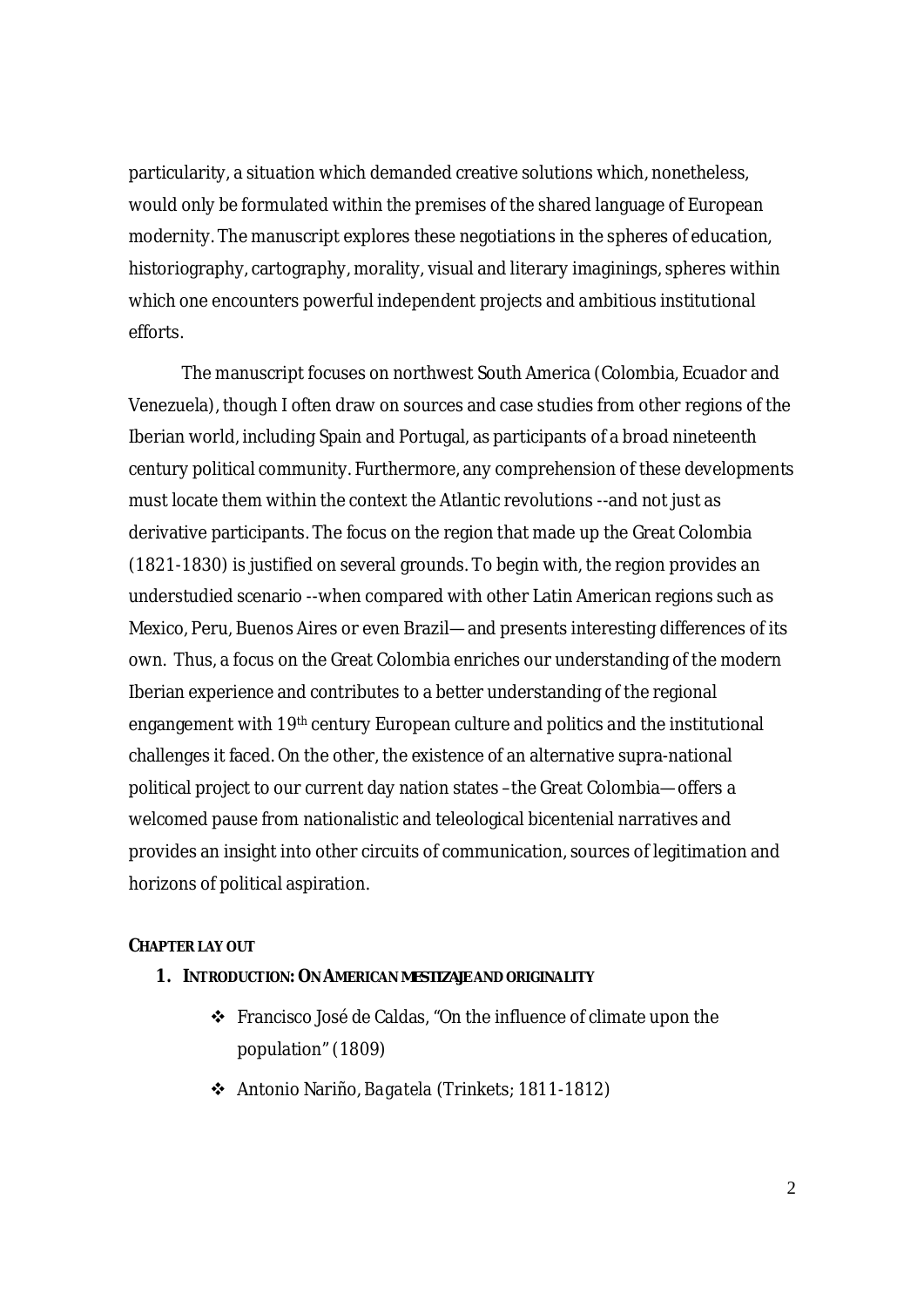- Simón Bolívar, Jamaica Letter (1815), Address at the Congress of Angostura (1819)
- Simón Rodríguez, *American Societies* (1828; 1832; 1840)
- **2. ON THE MAKING OF THE PEOPLE**: Education and Republican Virtues
	- Spanish Bourbon school reforms: Jovellanos, Campomanes (1770-1808)
	- Simón Bolívar, *Address to the Congress of Angostura* (1819)
	- Francisco de Paula Santander and Lancasterianism (1821-1837)
	- Simón Rodríguez, "On Popular Education"-
- **3. ON THE STUDYING AND WRITING OF HISTORY** 
	- José Manuel Restrepo*, History of the Revolution of the Republic of Colombia* (1828)
	- Creation of National Museum of Great Colombia (1823)
	- Andrés Bello, Essays on history (1823-1848)
	- Juan García del Rio, *Colombian Meditations* (1829)
- **4. ON THE MAKING OF SPACE**
	- Von Humboldt, *Le voyage aux régions equinoxiales du Nouveau Continent* (1807)
	- Francisco José de Caldas, "The State of Geography in the Viceroyalty and with relation to the Economy and Commerce" (1807)
	- José Manuel Restrepo, *Atlas* (1830)
	- Agustín Codazzi, Corographic Commission (1845-59)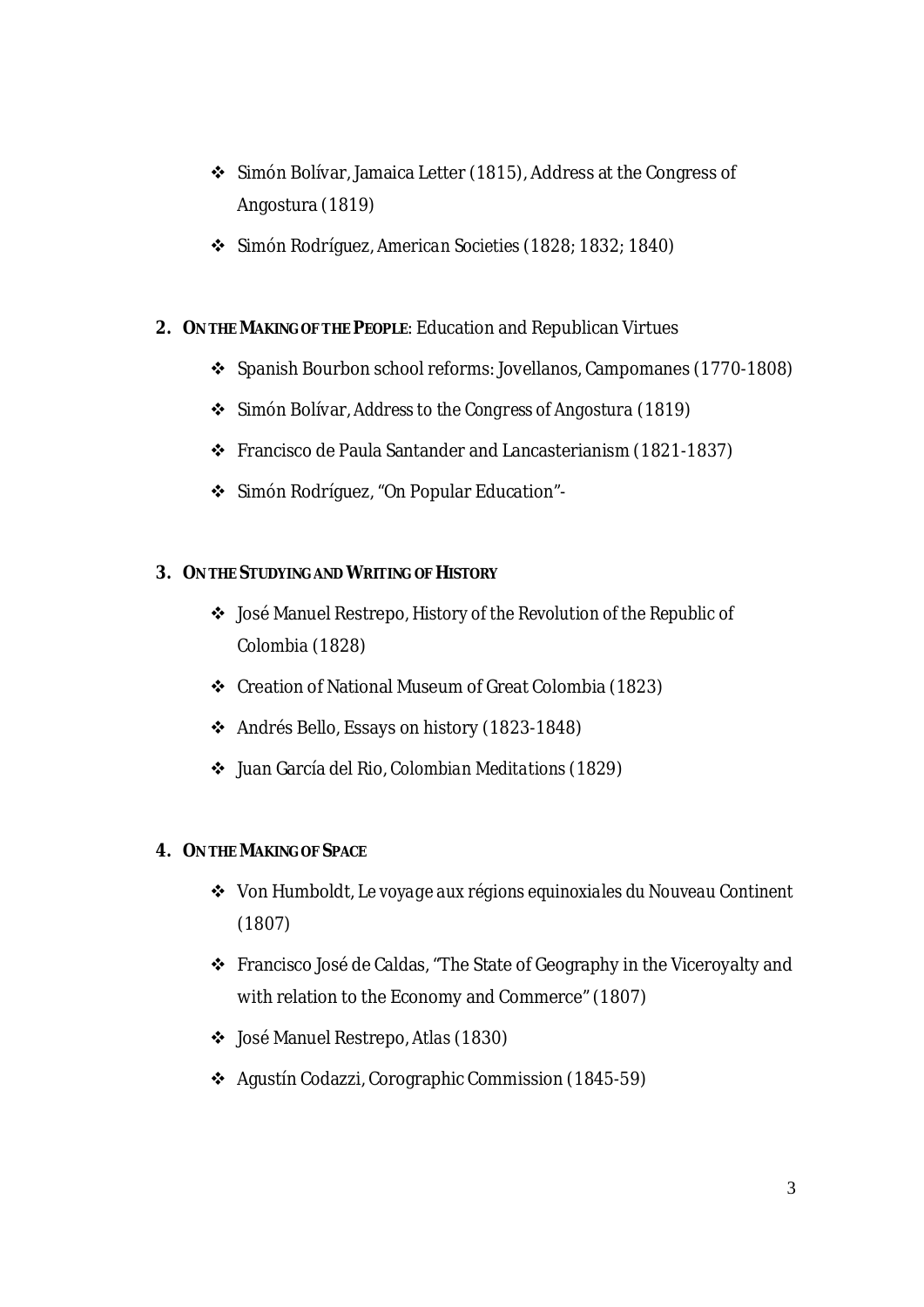#### **5. CONCLUSION:ON SPLIT IDENTITY**

- Cesare Ripa, America (*Iconologia* 1603)
- Pedro José Figueroa, "Portray of Bolivar and America" (1819)
- José Joaquín Olmedo, "Victory of Junin" (1825)
- Henry Price, Carmelo Fernández: *Watercolors*, Corographic Commission
- Manuel Ancízar, *Alpha´s Peregrination* (1850), Corographic Commission

#### **II. SUMMARY, CHAPTER BY CHAPTER**

 $\overline{a}$ 

# **1. Introduction: Dissimilarity,** *Mestizaje* **and Originality**

In this chapter, I explore 19<sup>th</sup> century meanings of racial difference and American originality and the search for modes of addressing such racial and cultural difference outside the language of negation. The chapter begins by examining the semantic fields of colony and constitution in order to identify the axis around which debates on the political and social nature of Spanish American provinces were carried out. If the emergence of a new transatlantic conception of colony redefined the place of the American provinces within the Spanish monarchy during the late 18<sup>th</sup> century, the question of their "constitution" or lack of it –that is whether they were political communities participating in the Monarchy or, alternatively, colonial possessions administered by the Crown—informed local reactions to the political crisis of 1809.

These debates took place against the idea of American singularity, a perception which was not always exhilarating. Astronomer and geographer Francisco José de Caldas noted in despair "What sorrow fate awaits an American! After so much work, if he is on to something new, the most he can say is that it is not in his books." $^1$  This keen

 $^{\text{\tiny{\textsf{1}}}}$  - Translation of "¡Qué suerte tan triste la de un americano! Después de muchos trabajos, si llega a encontrar alguna cosa nueva, lo más que puede decir es: no está en mis libros." *Obras completas de Francisco José de Caldas* (Bogotá: Imprenta Nacional, 1966), p. 158.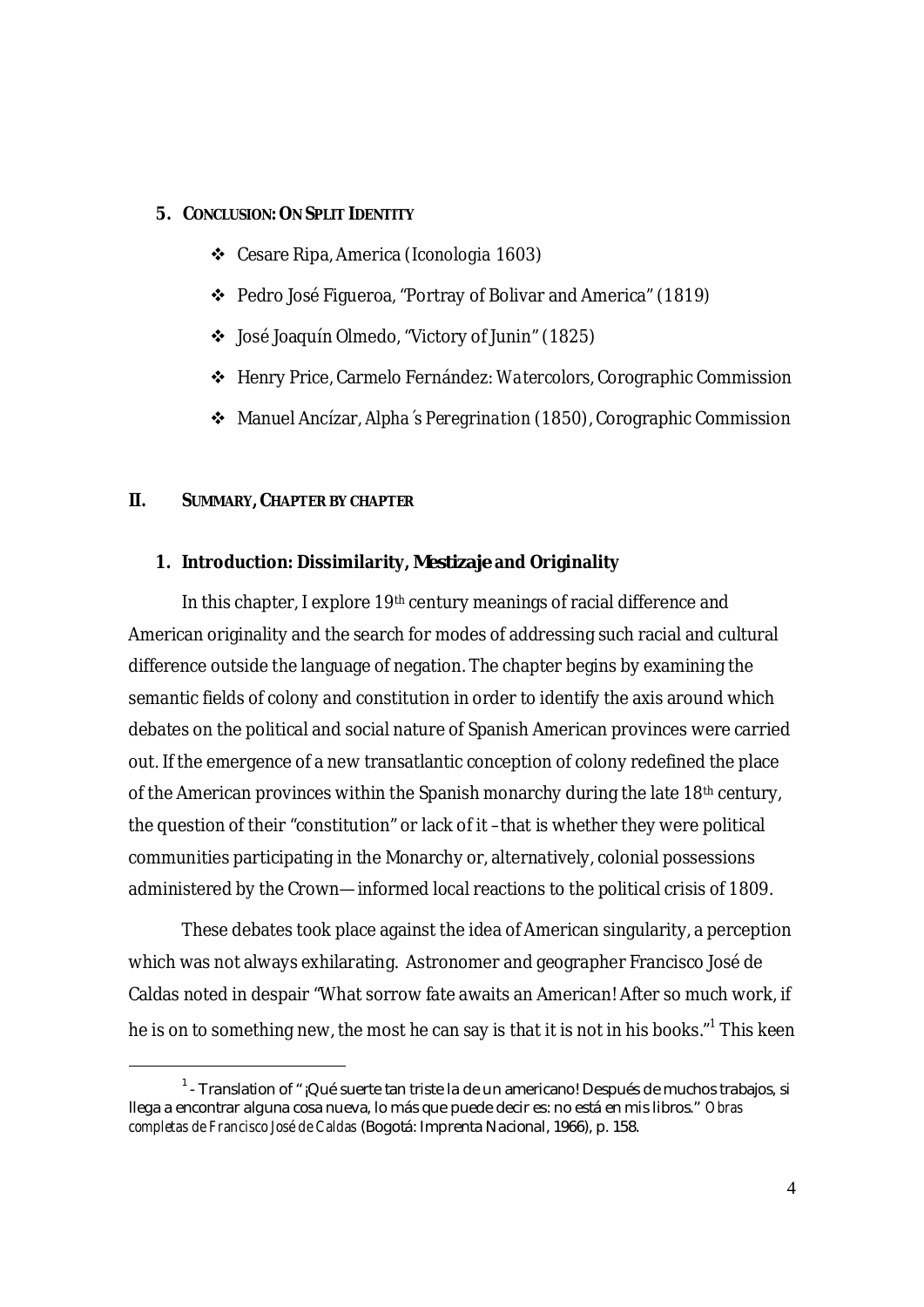sense of difference both fueled the drive for independence and forestalled it; it constituted a source of tension with Spanish Europeans while at the same time it remained a central feature of post independence republican challenges.

Many were the aspects highlighted as presenting a striking difference with Europe, but one in particular, the cultural, social and racial heterogeneity of American societies, was remarked upon with constant anxiety. In Simón Bolivar's own words "All [Americans are] born of the womb of the same mother, our fathers, different in origin and in blood, are foreigners, and all of them differ visibly in their epidermis; this dissimilarity carries an obligation of atonement of the greatest signficance". Such racial and cultural diversity renders it "impossible to determine with complete precision to which human family we belong."2 Americans are a "species midway between the legitimate proprietors of this country and the Spanish usurpers."<sup>3</sup> It is a fact, which according to Bolívar, placed Americans in a "most extraordinary and involved situation."

Originality was thus generally felt as a challenge, a difficulty that had to be overcome. That is why Bolívar proposed mestizaje, racial mixing, as an appropriate form of achieving social cohesion. "The blood of our citizens is various; let us mix it to unify it."<sup>4</sup> Such social engineering, which would fulfill the political revolution´s mandate of social and moral equality, required an "infinitely steady hand and an infinitely delicate touch." But there were also those who saw in the existence of American diversity a historical opportunity. For Simón Rodríguez, for instance, the meaning of republicanism was significantly transformed and enriched by it and republicanism itself had a unique historical opportunity in these new American societies.

1

 $^2$  - "Address to the Angostura Congress" (1819). Translated by Janet Burke and Ted Humphrey and reproduced in *Nineteenth Century Nation Building and the Latin American Intellectual Tradition. A Reader* (Indianapolis: Hackett, 2007), p. 9.

<sup>3</sup>- "Jamaica Letter" (1815). Reproduced in *Simón Bolívar* (Paris: UNESCO, 1983), p. 104.

<sup>&</sup>lt;sup>4</sup> - "Address to the Angostura Congress," p.17.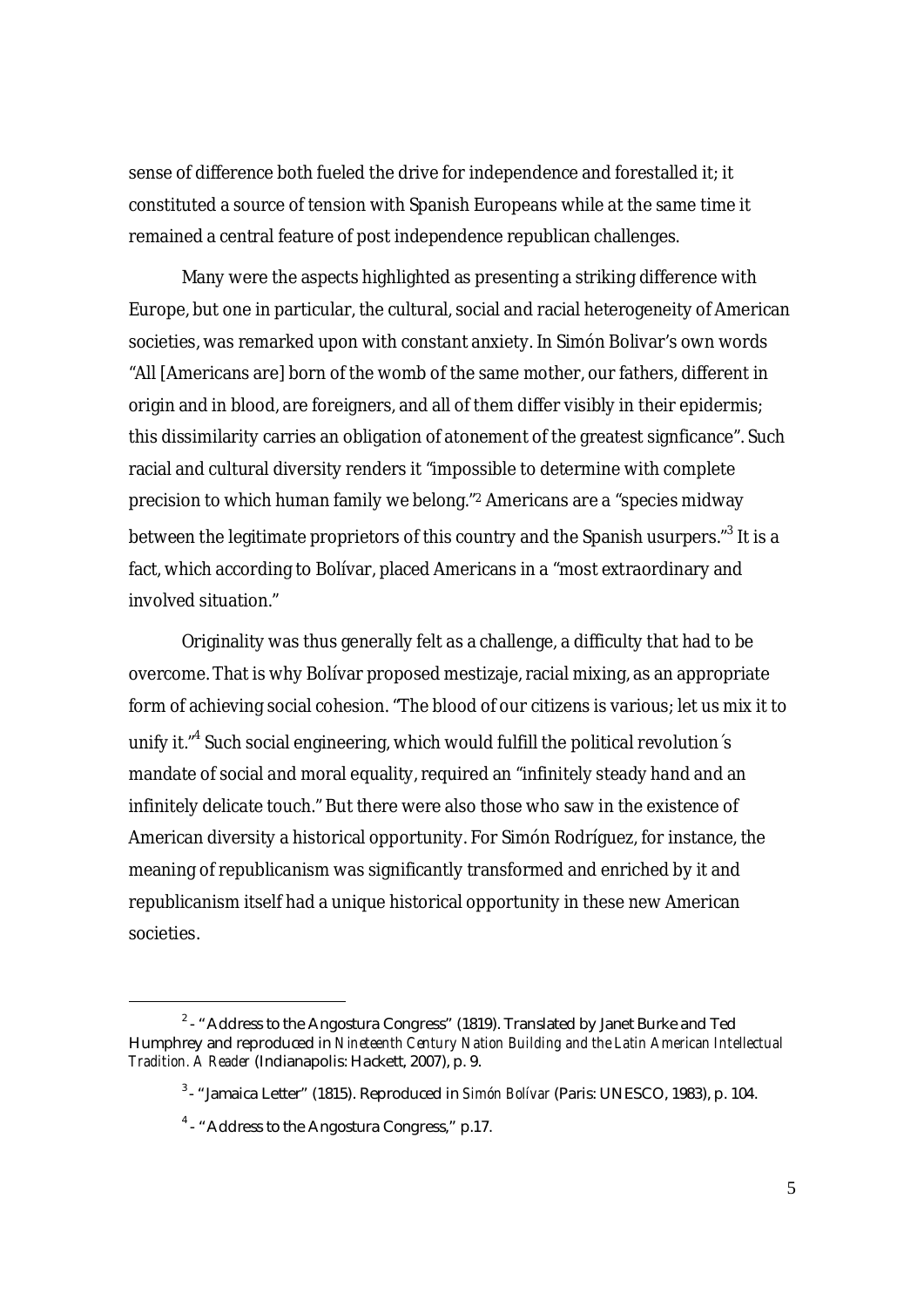#### 2. **The Making of the People**:

The Creole elite quickly understood that one of the main challenges of the new Spanish American republics would be the absence of an educated citizenry that could animate civic and political life. The problem was even more pronounced as the new governments embraced the principle of popular sovereignty, the republican institutional framework and a formal definition of freedom. The result of such a deficit was the development of a strong mandate to educate the public, indeed, to "create" the very people that could give life to the new republics.

In many ways, this mandate echoed the period before the monarchical crisis of 1808, as Iberian reformers sought to create a public educational system and American reformers continually denounced the lack of opportunities and institutions in the colonies. However, as the new nations moved to build republican institutions the problem became all the more acute. In this chapter I examine various pedagogical reform projects and efforts, such as those promoted by Iberian and American critics such as Jovellanos ("Informe sobre la Ley Agraria" 1795; and "Memoria sobre la educación pública" 1801), José Miguel Sanz ("Informe sobre instrucción pública o memoria de educación" 1800) and Francisco José de Caldas ("Sobre la educación" and "Escuelas Patriotas" 1808-9). Later I will examine Bolívar's "Address to the Congress of Angostura" (1819), the understanding and adoption of Joseph Lancaster's method of mutual learning, his visit to Caracas in 1824 and the adoption by Gran Colombia's Vice-president Francisco de Paula Santander of the Lancasterian system. The chapter finishes by discussing Simón Rodríguez´ critique of Lancasterianism and his own reflection of primary schools as the appropriate scenario to lay the foundations for the republic by forming citizens and, thus, properly creating a people.

#### **3. On the Modes of Studying and Writing History**

In this chapter I examine the construction of historical narratives about the Spanish American revolutions and the debates on the appropriate methods for writing the history of American societies. The question that interests me here are how do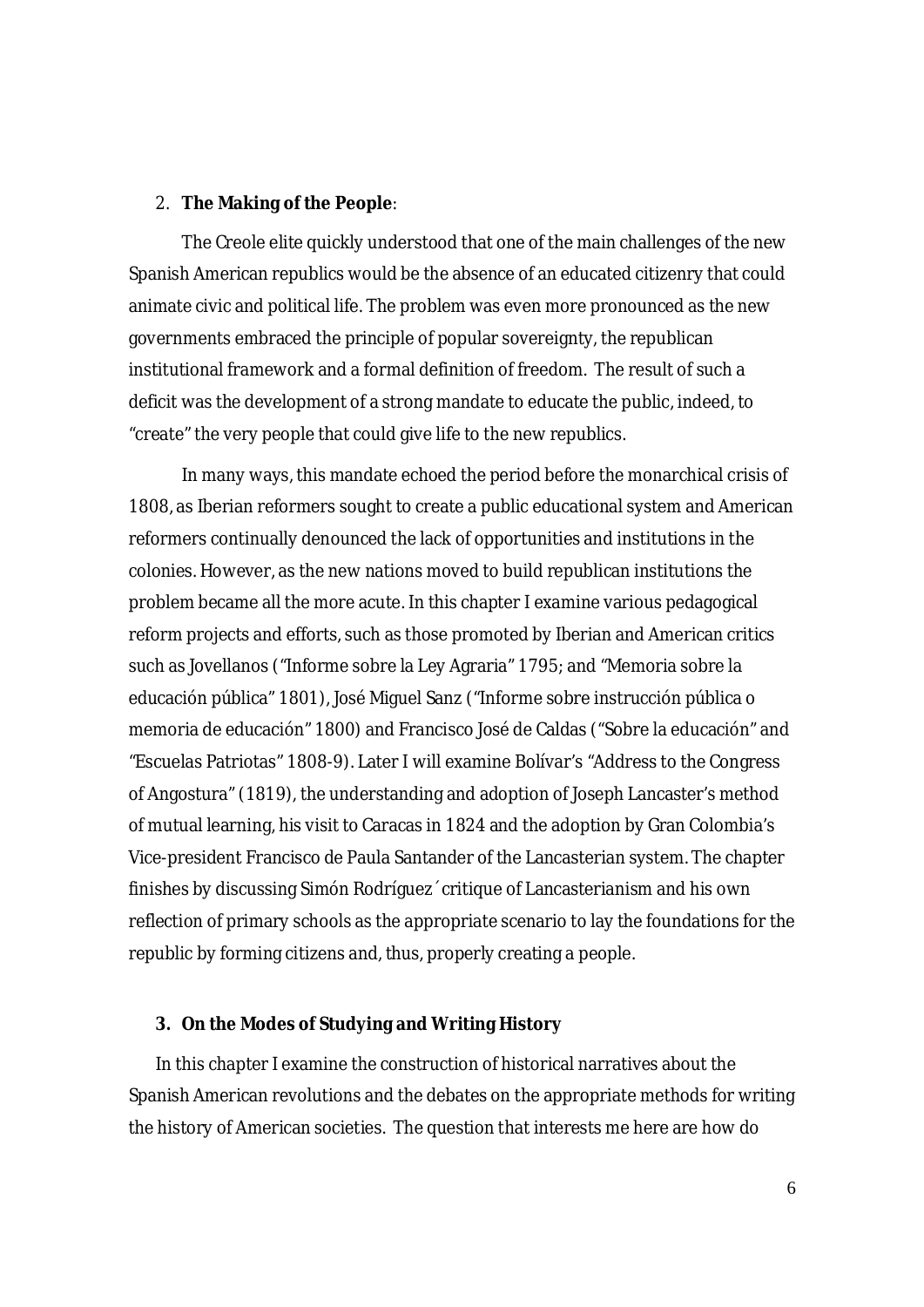changes during the late 18<sup>th</sup> and early 19<sup>th</sup> centuries in the concept and practice of history contribute or hamper the creation of national histories? Conversely, how are these changes influenced by the widening of the globe, both as the American republics seek to enter the concourse of nations and as large parts of the globe come under the sway of European colonialism. On a narrative level, I will look at the question of "originality" or "singularity" in the Americas and the narrative topics selected in postindependence histories to signify "Americanness"?

In 1848 Venezuelan polymath Andrés Bello wrote two pieces on history, "Modes of Studying History" and "Modes of Writing History," which in many ways continued themes he had already rehearsed during the 1820s. These essays were destined for the benefit of young scholars who were showing enthusiasm for the topic of American history, precisely when the initial republican enthusiasm that had infused early republican life was waning. In them Bello stated the need to distinguish between "two kinds of philosophy of history. One of them is simply the science of humanity in general, the science of moral and social laws, independent of local and temporal influences, and as necessary manifestations of man's intimate nature. The other is … a concrete science, which deduces from the facts of a race, a people, or a period, the peculiar spirit of that race, people or period…."5 Accordingly, Americans could and should learn European history, but they should bear in mind that they can not tell their history like Europeans; the lessons and examples provided by European history were important, but an uncritical acceptance of these narratives would lead to see "what there is not, and cannot yet exist."<sup>6</sup> Bello's admonition clearly lays bare the connection of writing and studying history with the construction of a viable future.

In addition to discussing the work of historians and philosophers such as José Manuel Restrepo, Andrés Bello and Juan García del Rio, I also examine the organization and creation of the national Museum of Colombia in 1823. The Museum

-

<sup>5</sup> - Originally published as "Modo de estudiar la historia", in *El Araucano* (February 4, 1848). Translated and included as "The Craft of History"in *Selected Writings of Andres Bello*. Edited by Iván Jaksić and translated by Frances Lopez-Morillas (Oxford University Press US, 1998), p. 175.

 $<sup>6</sup>$ - Bello, "The Craft of History," p. 63.</sup>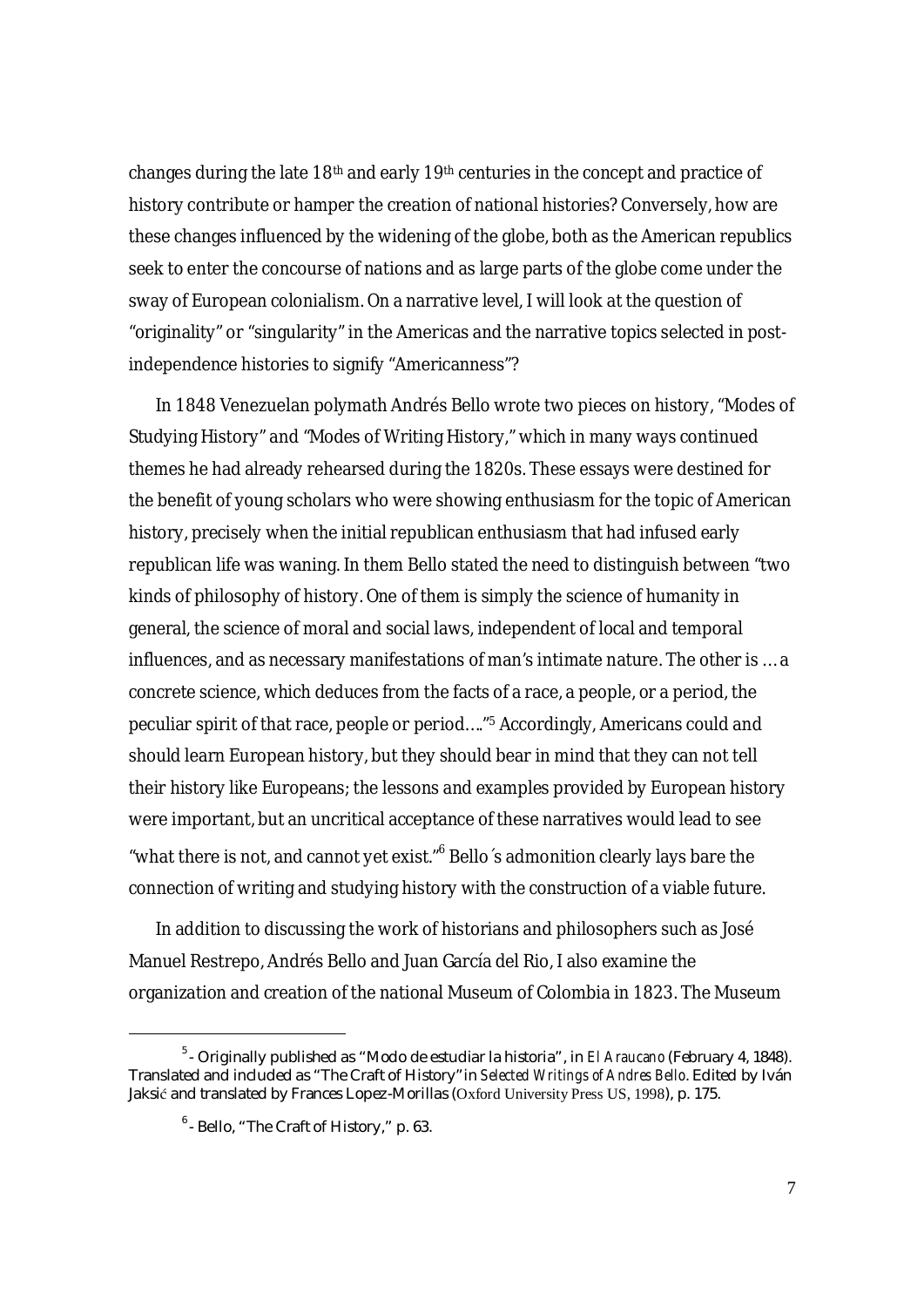welcomed the natural history collection gathered by José Celestino Mutis and cared for his disciples, to which private donations were added.

# **4. On the Making of Space**

The construction of accurate spatial representations became an urgent task for the new republics. Geography was not just a scientific endeavor; it was fundamentally political and it asserted the rights of the national State to represent and administer the territories that fell within its mandate. As with education and history, post-colonial geographical endeavors continued the early efforts of José Celestino Mutis and the Botanical Expedition (1783-1816). Such early efforts, promoted by the Crown but undertaken by young Creoles, had the effect of promoting patriotic appropriation of local American spaces.

The chapter will begin with the efforts by Francisco José de Caldas in the *Semanario de Nueva Granada* (1808-1810) to explain what political geography is and expound its importance. Later, I will examine the first comprehensive effort to build an atlas (1830) by José Manuel Restrepo, which was a supplement to his *Historia de la revolución* (1828). Finally, I will dwell on the work of Giovanni Battista Agostino Codazzi, Italian soldier, adventurer and geographer who arrived in Venezuela in 1816, after Napoleon´s defeat. After meeting Bolivar, he mapped the area of the Maracaibo Lake and the borders between Venezuela, Colombia and Ecuador. The new government named him Colonel and ordered the creation of an *Atlas of Venezuela*, a task that gave him international fame (in Paris Codazzi was awarded in 1842 the *Legion of Honor* by the King of France, on behalf of the French Academy of Science).

In the meantime, Codazzi adopted Venezuelan citizenship from president José Antonio Páez and became Governor of Barinas, southwest of Caracas. During his appointment he combined official and military duties with new geographical tasks. In the 1840s Codazzi promoted the creation of Colonia Tovar, a small German settlement in the Venezuelan central mountains. After Páez was toppled by a military